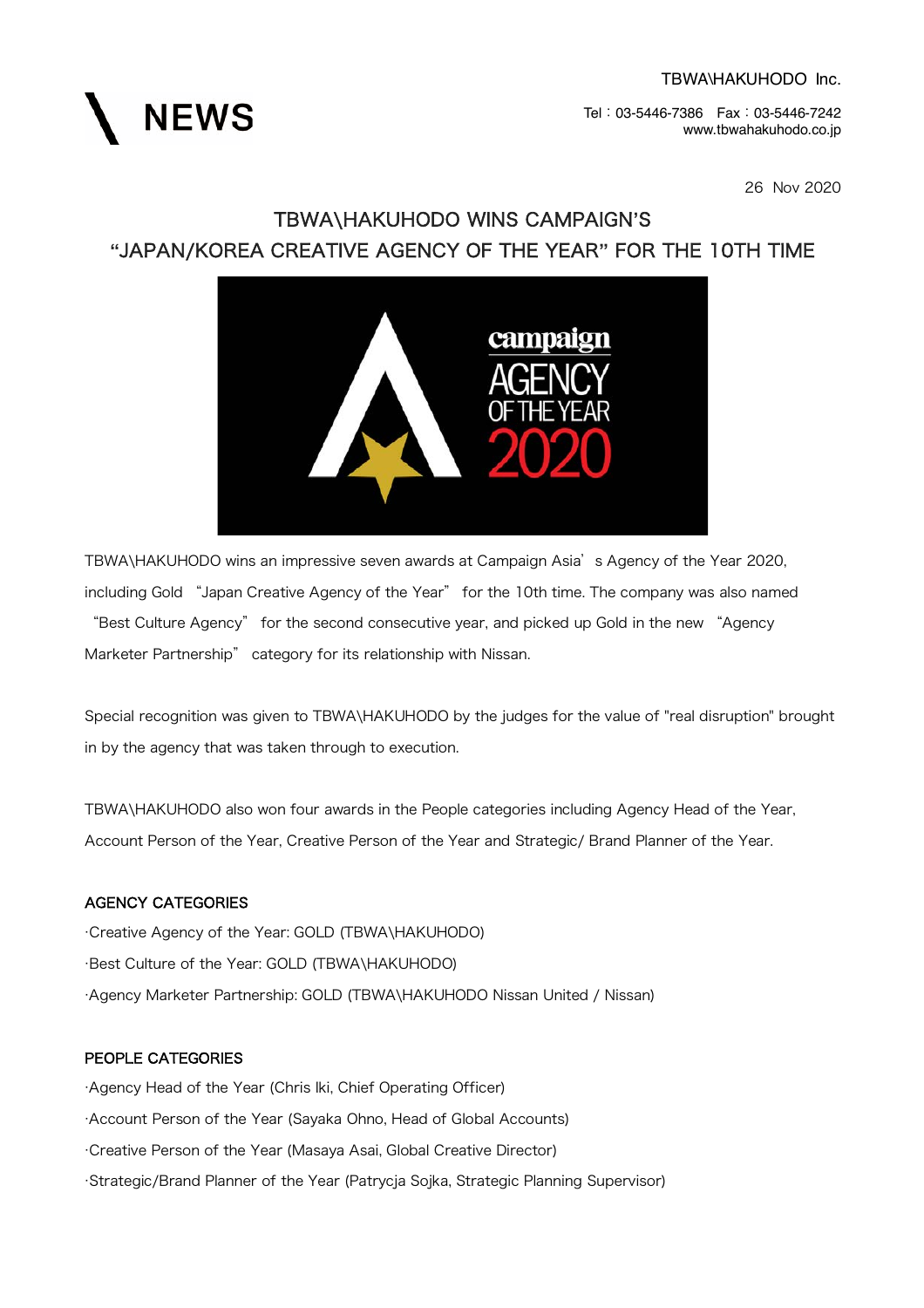#### TBWA\HAKUHODO Inc.

Tel:03-5446-7386 Fax:03-5446-7242 www.tbwahakuhodo.co.jp

### **NEWS**

### 【About Awardees】

### TBWA\HAKUHODO Nissan United



TBWA\HAKUHODO's Nissan United is an integrated cross-discipline team dedicated to managing all aspects of the Nissan brand, and has been forged over time since the establishment of TBWA\HAKUHODO in 2006, making it a relationship built on deep trust. This shared history has resulted in the largest partnership in Japan, with its breadth and

depth being unparalleled to any other partnership in the home market. It goes far beyond a traditional Agency-Client partnership - TBWA\HAKUHODO Nissan United is an entire, comprehensive ecosystem within itself that brings together ground-breaking technology, disruptive resource structures and organization in an effort to perfect the art of "precision marketing" in a never seen before creative way.

### Chris Iki(Chief Operating Officer)



Chris Iki has more than 28 years of experience as a marketing professional, working on managing global brands in the U.S. and overseas. After joining TBWA\ in 2004, Chris was assigned to work on the Nissan global account based in Tokyo out of TBWA\HAKUHODO International, formerly called G1\Worldwide. Over the course of 8 years, as the Global Account Director, Chris led the Nissan global account team in Japan and worked closely with TBWA\ agencies across 14 countries, including the US and Europe.

Chris started his career at Wunderman in New York working on the American Express Platinum and Optima Cards. During this time

he also served as a key member of the team that launched the Optima Card in Japan. Since then, Chris has worked on clients such as VISA International / USA, National Football League, Apple, Gore-Tex, United States Postal Service, Harrah's Casinos, and AT&T, all of which has provided for his unique combination of management, branding and holistic communications credentials. As the Chief Operating Officer of TBWA\HAKUHODO, Chris continues to lead the agency down its path of success, including being named Japan's 2018 Agency Head of the Year by Campaign Magazine.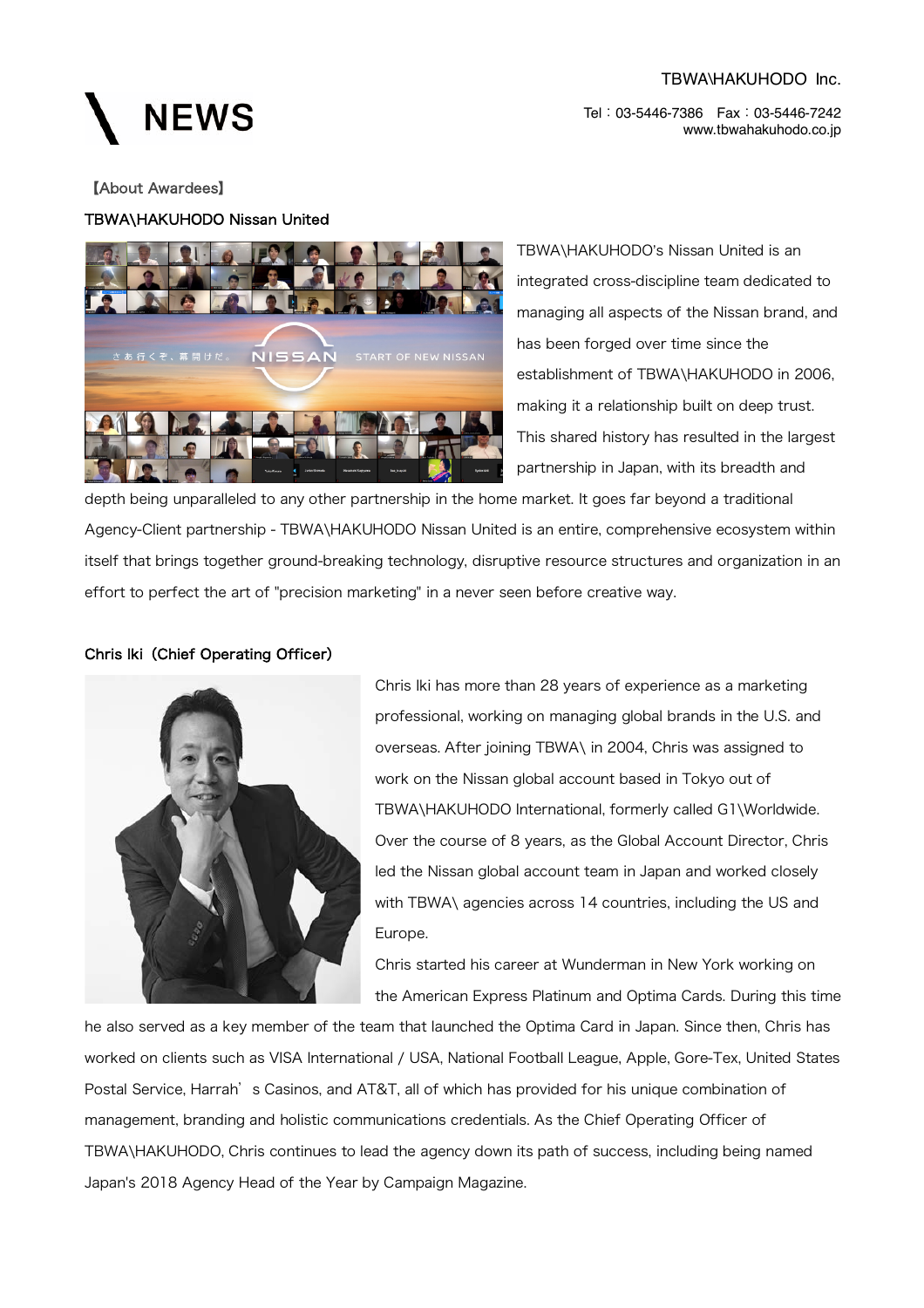# **NEWS**

### TBWA\HAKUHODO Inc.

Tel:03-5446-7386 Fax:03-5446-7242 www.tbwahakuhodo.co.jp

#### Sayaka Ohno (Head of Global Accounts)



Sayaka Ohno was appointed as the Head of Global Accounts of TBWA\HAKUHODO to further strengthen TBWA\HAKUHODO's ability to contribute to the business growth of its rapidly increasing global client base. Sayaka's active engagement in projects with TBWA\HAKUHODO's key client partners including McDonald's, UNIQLO, AIG, P&G, Adidas and Oculus and her leadership in communications has significantly bolstered the system of service delivery, and rapid business response that the agency has been able to provide to its global clients. She considers her clients to be "best friends" and she believes in faithfully representing product truths, and offering unbending honesty to her clients. Sayaka is a

trusted partner who deeply understands the intrinsic qualities of her clients' products, and is able to tap into cultural/social pulses to make messages resonate.



Masaya Asai (Global Creative Director)

Masaya Asai, Global Creative Director of TBWA\HAKUHODO graduated from Academy of Art University in San Francisco with a Master's Degree in Advertising. Soon after starting his professional career as an Art Director at TBWA\HAKUHODO Tokyo in 2007, he was awarded the best young creative in Asia, bringing home the Young Lotus trophy. He continues to accumulate awards and achievements, winning more than 100 national and international awards, including Cannes Lions Outdoor Grand Prix and Clio Grand Prix. His stellar accomplishments have earned his place as one of the "39 Designers who will Change the World" by Forbes Japan in 2019, also as one of the speakers for TEDx Sapporo conference.